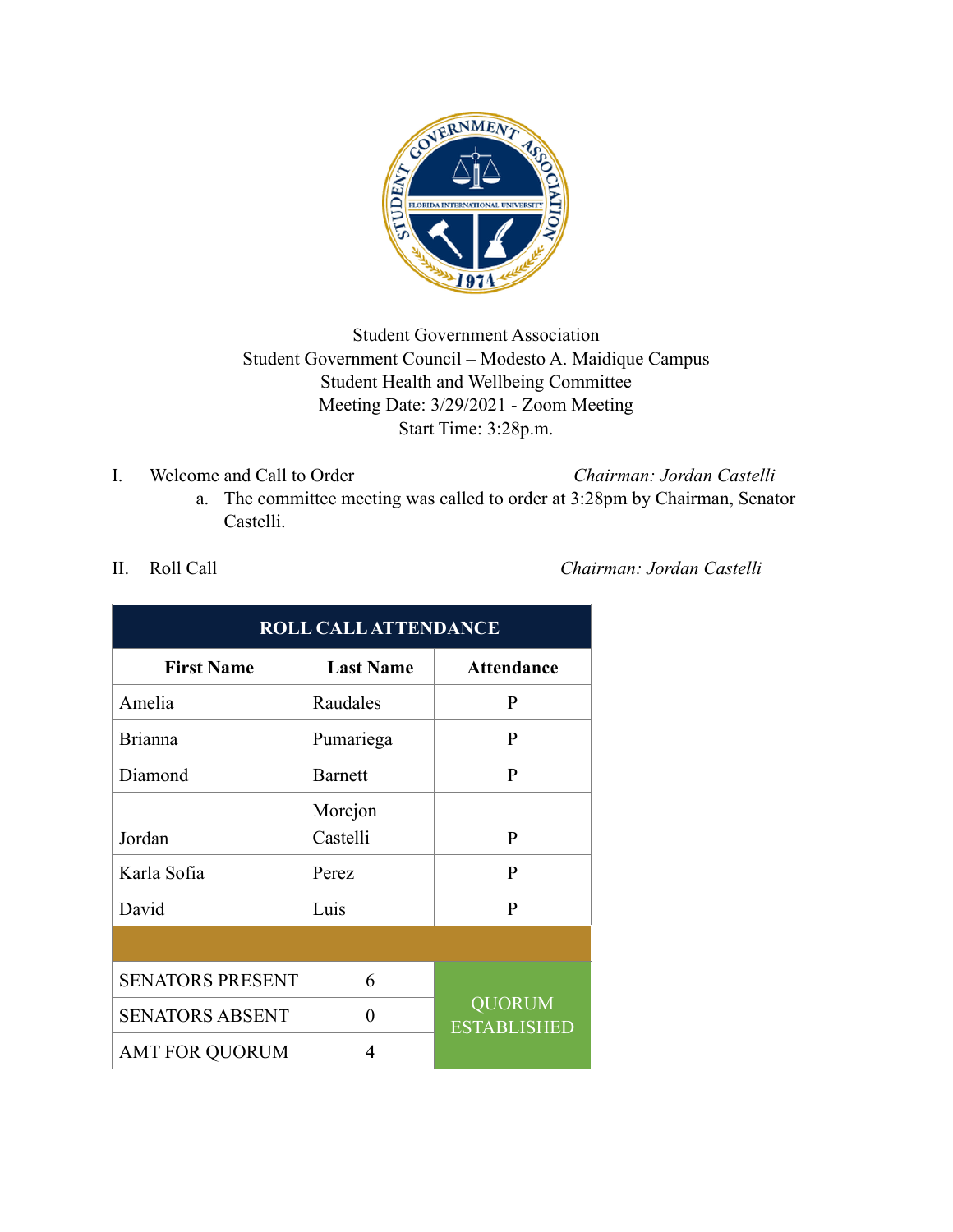## III. Open Forum

a. Senator Mandall will be presenting his resolution for the Boulder Mass Shooting

## IV. Old Business

- a. N/A
- 

## *V.* New Business *Chairman: Jordan Castelli*

- a. Senator Castelli motions to vote on new Boulder resolution
- b. Senator Luis seconds
- c. The resolution passes

| <b>VOTING</b>           |                         |                                     | <b>NOTES</b>                               |
|-------------------------|-------------------------|-------------------------------------|--------------------------------------------|
| <b>First Name</b>       | <b>Last Name</b>        | <b>Attendance</b>                   |                                            |
|                         |                         |                                     | Wi-fi cut out but is<br>in full support of |
| Amelia                  | Raudales                | Abstain                             | the bill                                   |
| <b>Brianna</b>          | Pumariega               | Yes                                 |                                            |
| Diamond                 | <b>Barnett</b>          | Yes                                 |                                            |
| Jordan                  | Morejon<br>Castelli     | Yes                                 |                                            |
| Karla Sofia             | Perez                   | Yes                                 |                                            |
| David                   | Luis                    | Yes                                 |                                            |
|                         |                         |                                     |                                            |
| <b>SENATORS PRESENT</b> | 6                       |                                     |                                            |
| <b>SENATORS ABSENT</b>  | $\overline{0}$          | <b>QUORUM</b><br><b>ESTABLISHED</b> |                                            |
| <b>AMT FOR QUORUM</b>   | $\overline{\mathbf{4}}$ |                                     |                                            |

VI. Announcements *Chairman*: *Jordan Castelli*

a. Moving away from WRC